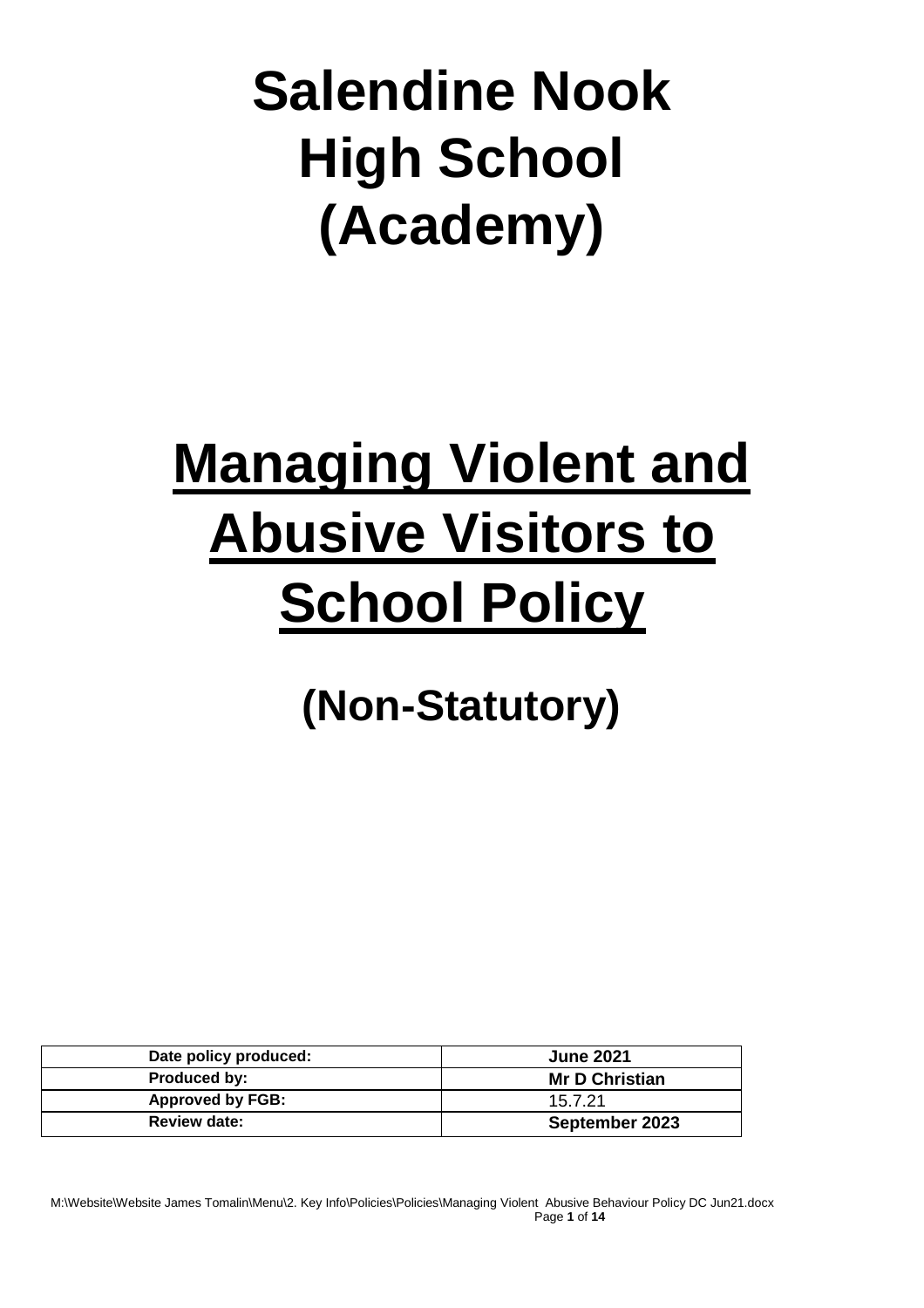#### **1. Summary**

Day to day access to a school is within the control of the Principal.

Normally parents/carers (and those with parental responsibility) are granted "limited licence" to visit the grounds and buildings of a school.

Most schools will establish procedures which set out: the acceptable purposes for such visits; the areas of the school that may be entered at particular times; the standard of behaviour expected etc.

Where there is a breach of such procedures the school needs to respond in a measured way, depending on the seriousness of any inappropriate conduct e.g.:

- initiate a meeting/dialogue with the individual;
- write to the visitor, describing their misconduct, explaining its impact on the school and stating its unacceptability;
- vary the person's "licence", say, through the addition of conditions;
- warn of the possibility of a "ban" (i.e. the withdrawal of their licence) if the misconduct is repeated;
- impose a ban with a review after a fixed period;
- impose a ban without review.

It is possible for the Principal to initiate any of these actions on his own authority, depending on the seriousness of the incident and the immediacy of the action required.

The Principal must immediately inform the Governing Body if a ban is initiated and under normal circumstances the Principal would inform the Chair of Governors before taking action.

#### **2. Introduction**

As a general rule, schools are orderly, safe places, where relationships between staff and visitors, especially parents/carers, demonstrate mutual respect and recognition of shared responsibility for pupils' welfare and educational progress. Parental involvement is an important factor in educational success and in dealing with emerging problems at an early stage.

However, on occasion, the behaviour of a few parents/ carers can cause severe disruption or worse, resulting in abusive or aggressive behaviour towards staff, pupils, or other members of the school community.

This document is mainly about dealing with violence, threatening behaviour or abuse by parents of a pupil in a school, including those cases where the parent has been asked not to come onto the premises. Some of the remedies listed are also applicable when dealing with other intruders on school premises.

Violence, threatening behaviour and abuse against school staff or other members of the school community will not be tolerated. All members of the school community have a right to expect that their school is a safe place in which to work and learn. There is no place for violence, threatening behaviour or abuse in schools. Where

M:\Website\Website James Tomalin\Menu\2. Key Info\Policies\Policies\Managing Violent Abusive Behaviour Policy DC Jun21.docx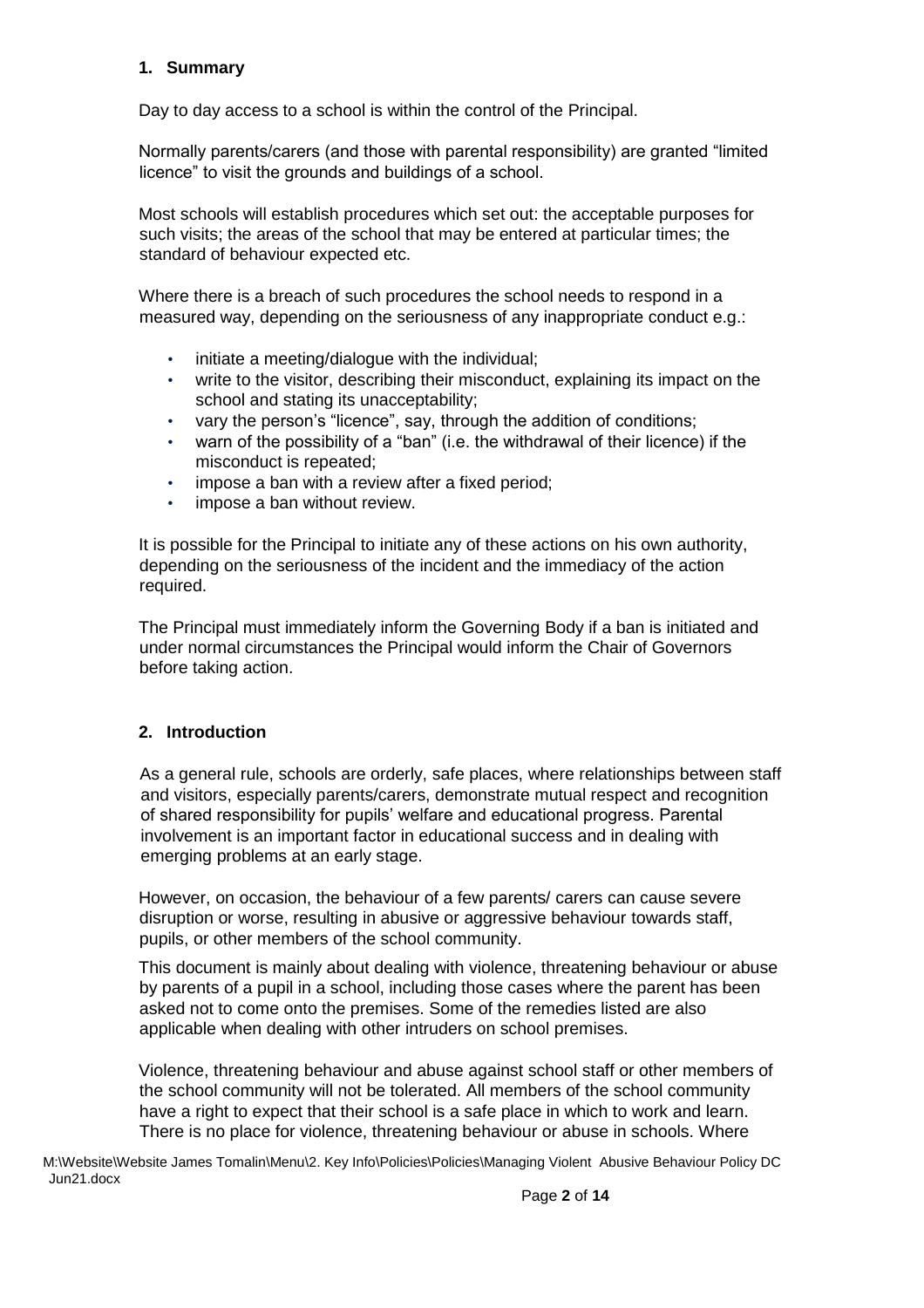such behaviour does occur, school staff can be re-assured that the Principal and the Governing Body will play a proactive role in taking all reasonable action to deal with it.

At all times the common purpose remains clear: to achieve zero tolerance of violence, threatening behaviour or abuse at SNHS, and to ensure all members of the school community, and all visitors to the school, can be confident that they are operating within a safe environment.

### **3. Types of aggressive or violent behaviour:**

- Shouting, swearing or using aggressive body language with staff;
- Invasion of personal space;
- Pushing or shoving staff;
- Physical assaults (which will always be reported to the police);
- Other types of passive aggressive behaviour (such as intimidating staring or aggressive facial reactions.

This list is not exhaustive but demonstrates the types of behaviour which would be dealt with by this policy.

#### **4. School procedure for dealing with violent or aggressive incidents**

This procedure sets out:

- what to do when an incident arises;
- who to contact during an emergency;
- how to record incidents and who to report the incident to;
- what follow up action is possible;
- What support is available from the School.

#### **5. Conducting a risk assessment**

Following any incident of violent, abusive or aggressive behaviour, a risk assessment may be drawn up, which will:

- identify and assess the risks;
- determine appropriate actions;
- implement the actions;
- provide feedback.

This risk assessment identifies the specific risks (e.g. abuse, threatening behaviour, violence, and from whom), and who is likely to be at risk (e.g. reception staff, teachers, school caretakers). It should then indicate actions taken to minimise the risks.

#### **6. The Banning Process**

The Principal will assemble the full facts before proceeding, making sure that all those involved in any incidents, or witnesses to those incidents, make a full written record as soon as possible.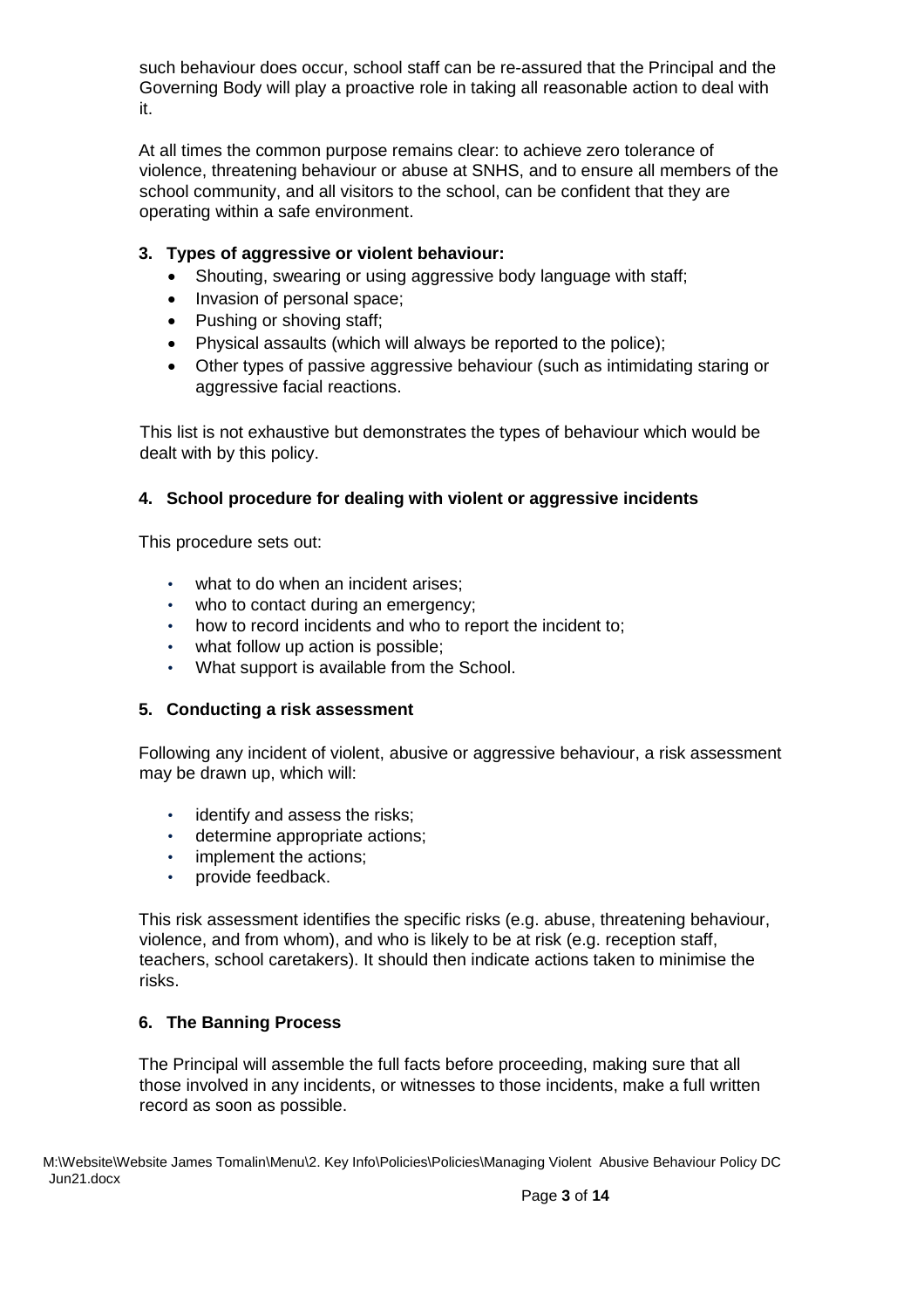### **7. Key elements:**

- write to parent/carer/intruder to record in detail the incident and why it is unacceptable;
- explain that the Governing Body will consider banning the parent, giving the parent a period in which they may respond in writing giving their version and why they should not be banned;
- tell the parent when a decision will be made.

#### **8. The length of a ban**

The ban should be finite in length, as only the most serious misconduct would justify an indefinite ban.

The duration needs to be sufficient to convey a clear message about the seriousness of the associated misconduct, but not so long as to be disproportionate. The aim should always to be to restore "normal" relations as soon as is reasonably practicable.

Even if a ban is permanent, it should be reviewed periodically, taking account of subsequently demonstrated patterns of behaviour.

#### **9. What does a ban achieve?**

- it confirms to a parent that the school will not tolerate misbehaviour;
- shows the school takes health and safety of its staff, visitors and pupils seriously;
- it provides a key element in making it easier to use legal remedies to prevent repeated misconduct, including use of S547 of the1996 Education Act to enable Police removal and possible prosecution of those on school premises without permission;
- it may form the basis for an application for an injunction to curtail repeated instances of misconduct.

#### **10. Parental Rights**

Every attempt should be made to maintain normal communications with parents/carers, including giving them the opportunity to participate in elections for parent governors, for example.

Even where a parent/carer has been banned from the school premises, they retain their right to an annual consultation in relation to the educational progress of their child/ren. However, the school may determine who will be present at the meeting (e.g. a senior member of staff might accompany the class teacher) and its location (e.g. it may well be arranged off site).

The interests of the child should continue to be paramount.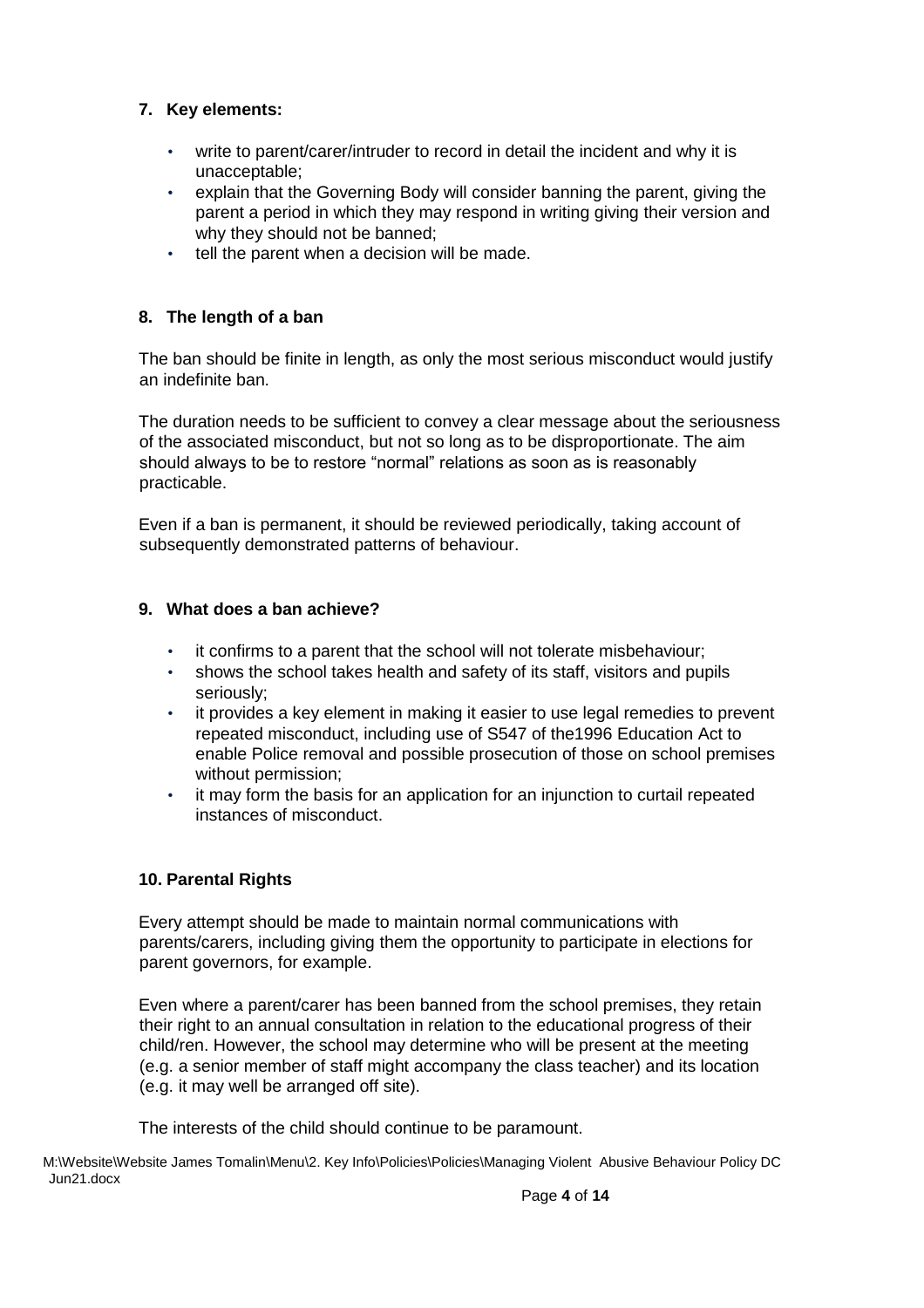#### **11. Model incident report form**

This is attached as an annex. It will assist with the recording of any incidents of abuse, threatening behaviour or violence against any members of the school community. A record of an incident will help in the collection of evidence where necessary, such as when proceedings are being brought against an alleged assailant. Available photographic evidence of any injuries or damage, or relevant CCTV footage, can also be helpful. Recording details of incidents will also help in reviewing the school's policy, and should ideally inform future risk assessments. Where there is a repeated pattern of behaviour, emails and telephone recordings may also be used as evidence.

If there is an injury to staff from an assault, the employer may need to report the injury to the Health and Safety Executive (HSE) under the requirements of the Reporting of Injuries, Diseases and Dangerous Occurrences Regulations 1995 (RIDDOR), as amended in 2012.

#### **12. Section 547, Education Act 1996**

The model letters included, suggest how use might be made of section 547 of the Education Act 1996 in the letters that are sent to parents.

Section 547 makes it an offence for a trespasser on school premises to cause or permit a nuisance or disturbance, and allows for the removal and prosecution of any person believed to have committed the offence. The penalty for a person convicted of the offence is a fine of up to £500.

A parent / carer of a child attending a school normally has implied permission (limited licence) to be on the school's premises at certain times and for certain purposes but if their behaviour is unreasonable this permission may be withdrawn and they will become a trespasser.

A person who nevertheless persists in entering the school premises and displaying aggressive, intimidating or violent behaviour may be removed and prosecuted under Section 547.

Additionally, in all situations the police are authorised to remove someone from the school premises and to bring proceedings for an offence under this Section.

If the person refuses to leave the premises, the Police should be called immediately and the person should be supervised at all times. Physical confrontations should be avoided wherever possible, but there may be circumstances where this is unavoidable. Wherever possible two members of staff should be present.

The school will contact the LA to alert them that there has been a breach of Section 547. If the police have been involved, the school should clarify whether the police intend to summon or charge, and whether the Crown Prosecution Service has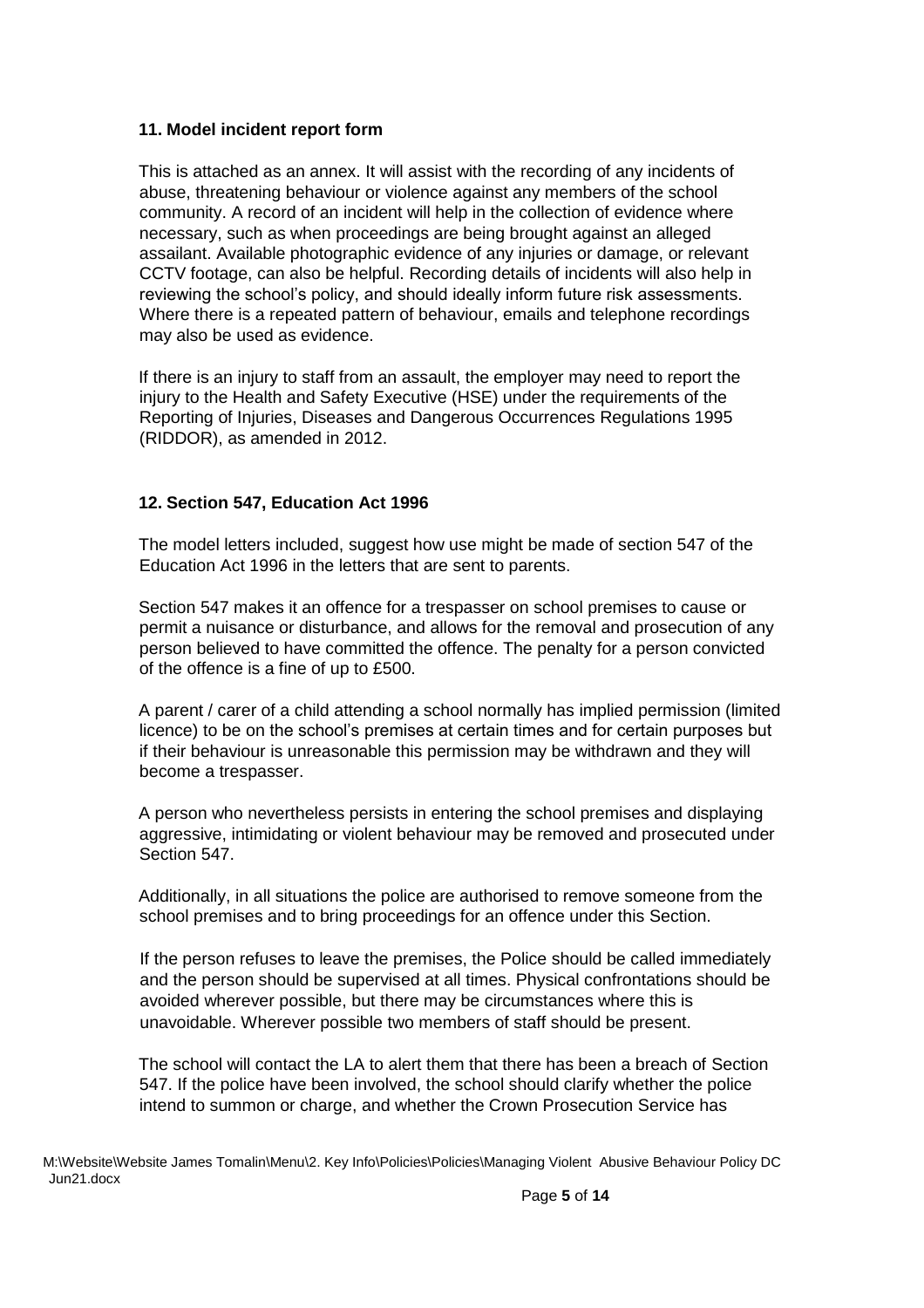decided that there is sufficient evidence to prosecute. In most cases it will be in the public interest to prosecute if there is sufficient evidence to support a prosecution.

#### **13. Model letters**

Annex 3 provides examples of letters (which can be modified for different legal purposes where necessary) to parents/carers or other visitors to school premises whose permission to be on the premises is to be, or has been withdrawn by the Principal / Governing Body on behalf of the school. The letters show that where such a parent re-enters school premises and causes a nuisance or disturbance, section 547 might be used.

Using powers under Section 547 allows for action which the Governing Body can take on behalf of a school and which can be straightforward, quick and effective in removing violent, aggressive or abusive people from school premises.

Section 547 will not be the most appropriate remedy in every circumstance. Serious violence, repeated harassment or racially aggravated behaviour for example, may warrant stronger criminal sanctions. Kirklees L.A. should be contacted for advice in this regard.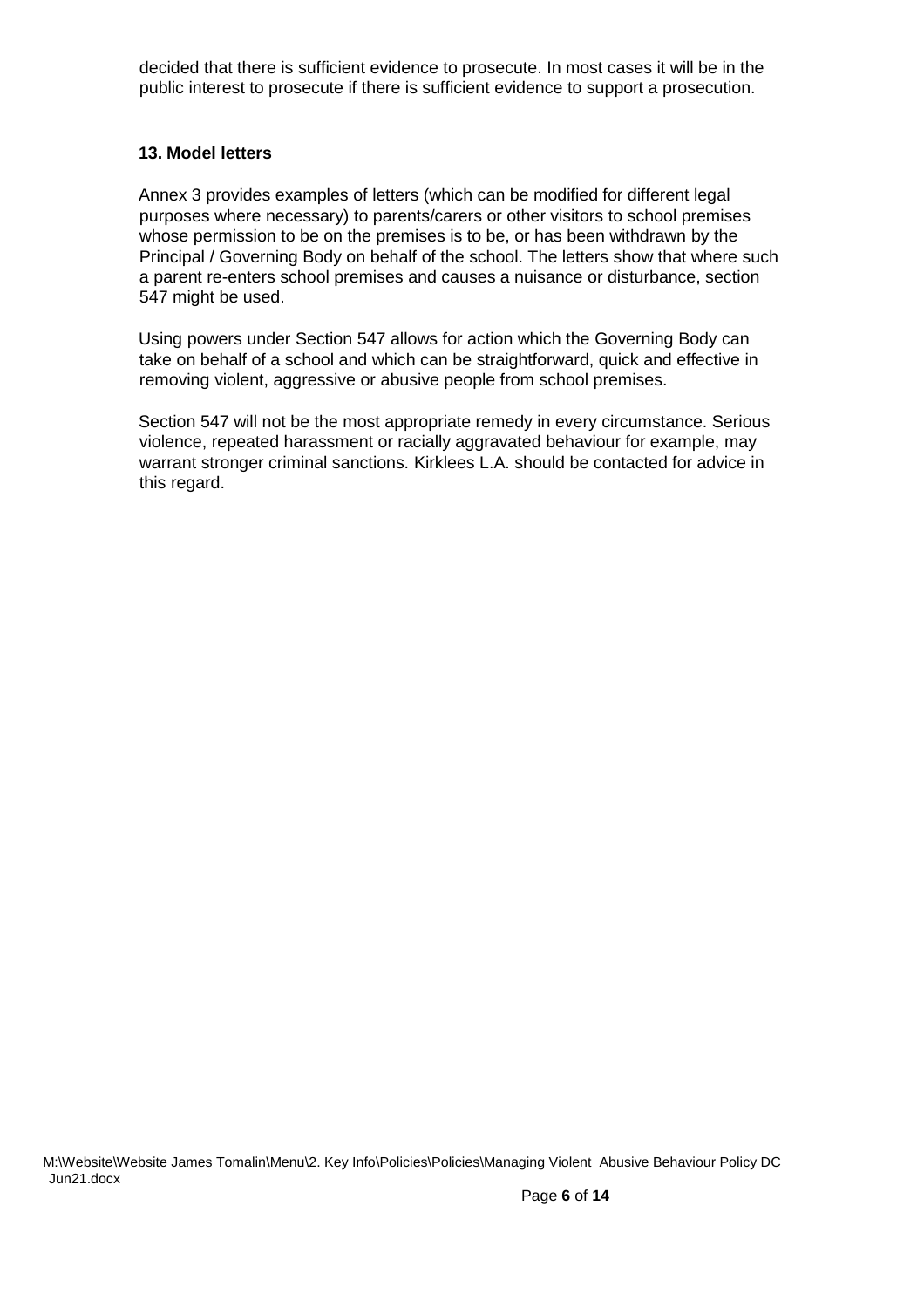#### **Annex 1**

#### **Incident report form**

Relevant incidents include trespass, nuisance or disturbance on school premises, verbal abuse, sexual or racial abuse, threats, aggression, physical violence and intentional damage to property.

Where possible, the form should be completed before any discussion between witnesses is possible, as this might lead to allegations of collusion.

This form should be completed as fully as possible please, using a continuation sheet, if necessary. For any incident involving or witnessed by a pupil or parent/carer/visitor, a member of staff should complete the form on their behalf.

The completed form should be passed to the Principal, for appropriate action and recording.

#### **Date of incident**

**Time of incident** 

#### **Name of person reporting incident**

**Date incident reported** 

**Member of staff recording incident** 

**Date incident recorded** 

#### **Name(s) of person(s) causing incident**

(where name(s) is/are unknown, provide other details of which may allow their identification)

**Status(es)** (parents/carers/visitors/trespassers)

**Full description of incident** (e.g. names of persons involved; location; nature of any injuries; attendance of emergency services)

#### **Names of any witnesses Statuses** Statuses

**Initial action/outcome** (e.g. Informal conciliation; police intervention; warning or banning letter issued)

#### **Summary of subsequent actions taken by the school, including risk assessments**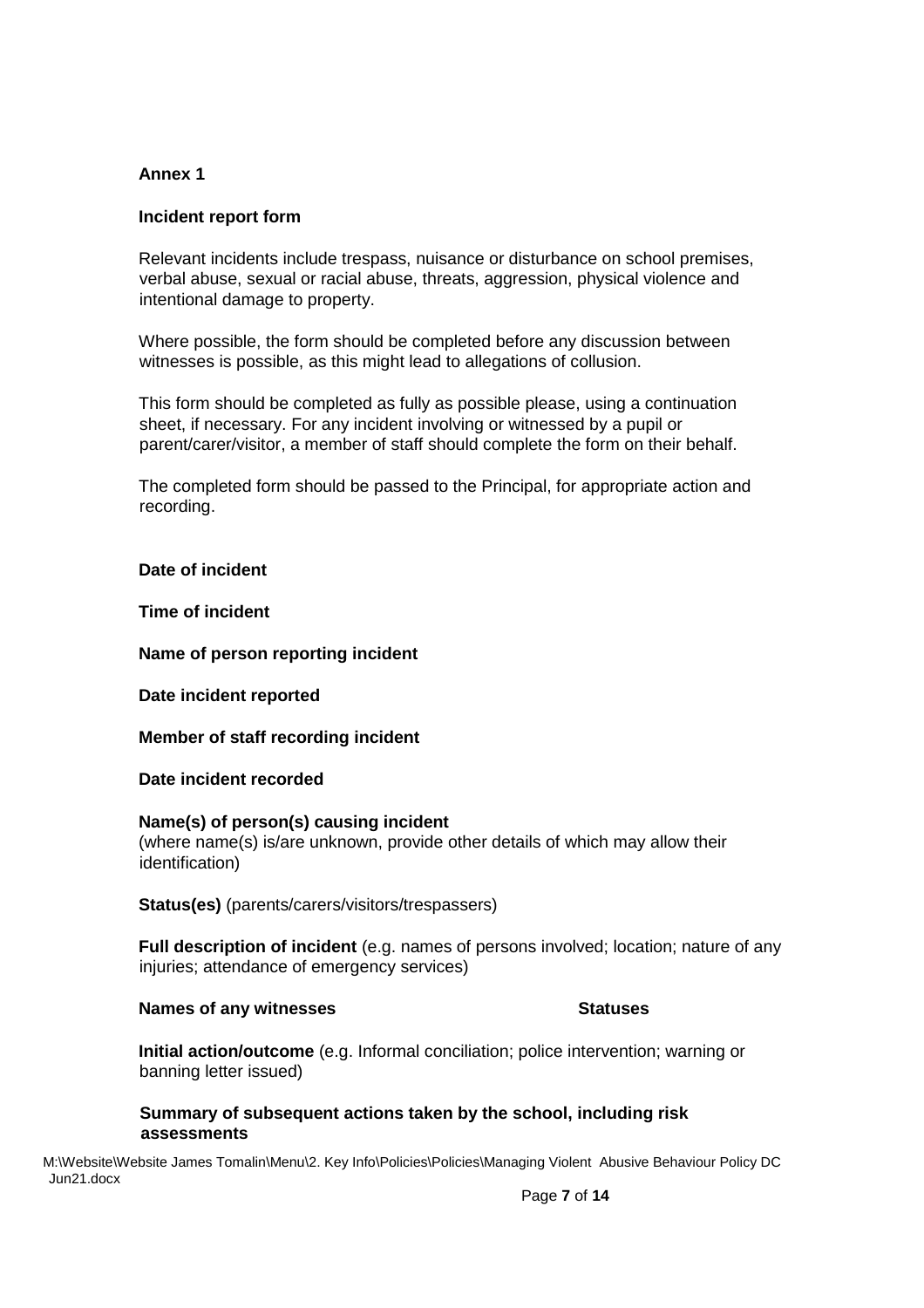### **Annex 2 (Warning letter, from the \Principal: to parent/carer with child/ren at the school)**

Recorded delivery

Dear …………………………

I have received a report about your conduct at the school on **(enter date and time).**

#### **(Add factual summary of the incident and of its effect on staff, pupils, other parents.)**

I must inform you that the Governing Body **(delete as appropriate)** will not tolerate conduct of this nature on its premises and will act to protect its staff and pupils.

Therefore if, in the future, I receive any reports of conduct of this nature I will be forced to consider removing your licence to enter the school grounds and buildings. If you do not comply with that instruction I will be able to arrange for you to be removed from the premises and prosecuted under Section 547 of the Education Act 1996. If convicted under this section, you are liable to a fine of up to £500.

Nevertheless, I wish to give you an opportunity to give me in writing any comments or observations of your own in relation to the report which I have received about your conduct. These comments may include any expressions of regret on your part and any assurances you are prepared to give about your future good conduct. To enable me to take a decision on this matter at an early point, you are asked to send me any written comments you wish to make by **(state date ten working days from the date of letter).**

Yours sincerely,

**Principal**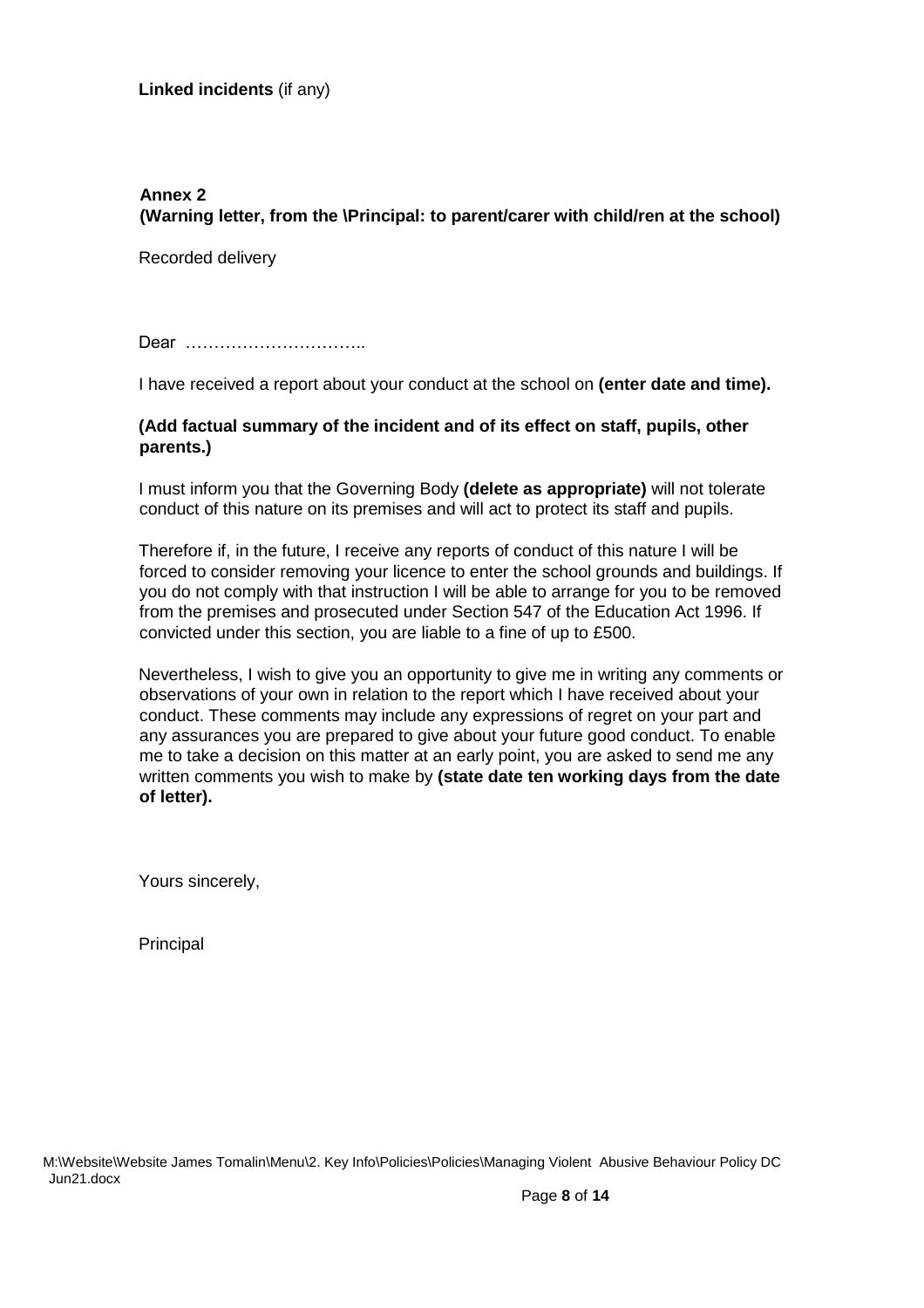#### **Annex 3 (Banning Letter, from the L.A. or Governing Body: to parent/carer with child/ren at the school)**

Recorded delivery

Dear …………………………..

I have received a report from the Principal at **(insert name)** School about your conduct on **(enter date and time).**

#### **(Add factual summary of the incident and of its effect on staff, pupils, other parents.)**

I must inform you that the Governing Body will not tolerate conduct of this nature on its premises and will act to protect its staff and pupils. On the advice of the Principal I am therefore instructing that until …………….. **(add date)** you are not to reappear on the premises of the school. If you do not comply with this instruction I may arrange for you to be removed from the premises and prosecuted under Section 547 of the Education Act 1996. If convicted under this section, you are liable to a fine of up to £500.

The withdrawal of permission for you to enter the school premises takes effect straightaway. However, I still need to decide whether it is appropriate to confirm this decision. Before I do so, I wish to give you an opportunity to give me in writing any comments or observations of your own in relation to the report which I have received from the Principal. These comments may include any expressions of regret on your part and any assurances you are prepared to give about your future good conduct. To enable me to take a decision on this matter at an early point, you are asked to send me any written comments you wish to make by **(state date ten working days from the date of letter).**

If on receipt of your comments I consider that my decision should be confirmed, or extended, you will be supplied with details of how to pursue a review of the circumstances of your case.

In any event, the decision to withdraw your licence to enter the school premises will be reviewed by …………. (complete as appropriate). That review will take account of any representations that you may have made and of your subsequent conduct.

Yours sincerely, Chair of Governing Body

M:\Website\Website James Tomalin\Menu\2. Key Info\Policies\Policies\Managing Violent Abusive Behaviour Policy DC Jun21.docx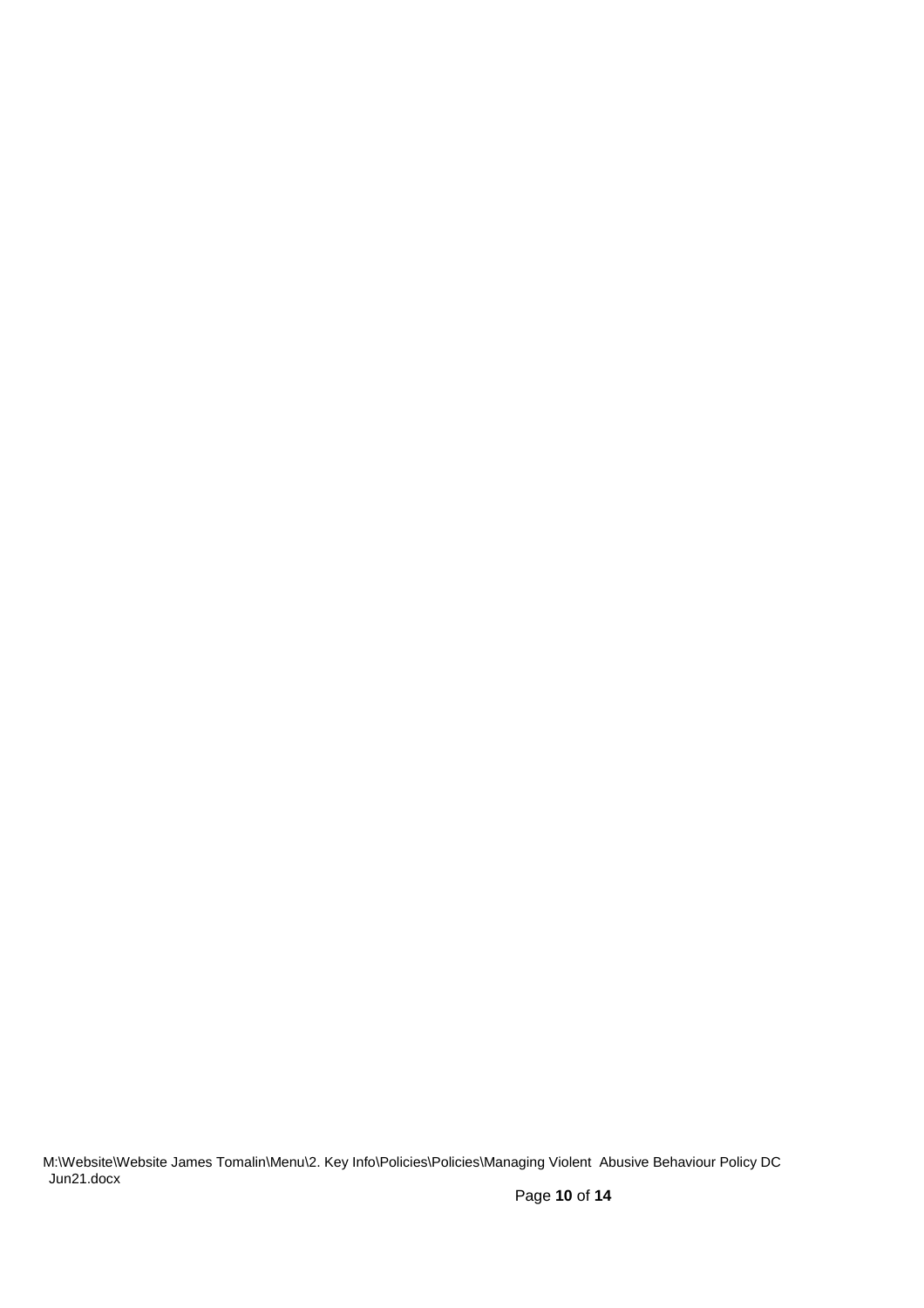**Annex 4 Letter, from the L.A. or Governing Body, following formal review of a banning letter, ending ban: to parent/carer with child/ren at the school)** 

Recorded delivery

Dear …………………………..

I wrote to you on ………… **(insert date)** informing you that I had withdrawn permission for you to come onto the premises of **(insert name)** School until ………… **(insert date).** In that letter I also advised you that I would take steps to review this decision by ………… **(insert date)**.

I have now completed the review. After consultation with the Principal, I have decided that it is now appropriate to change that decision and I am therefore restoring to you the permission to come onto the school premises, with immediate effect.

I trust that you can now be relied upon to act in full co-operation with the school and that there will be no further difficulties of the kind which made it necessary for me to prevent you entering the premises.

I should point out that if there is any repetition of your behaviour, I shall not hesitate to withdraw permission for you to come onto the premises once more.

Yours sincerely,

L.A. Officer / Chair of Governing Body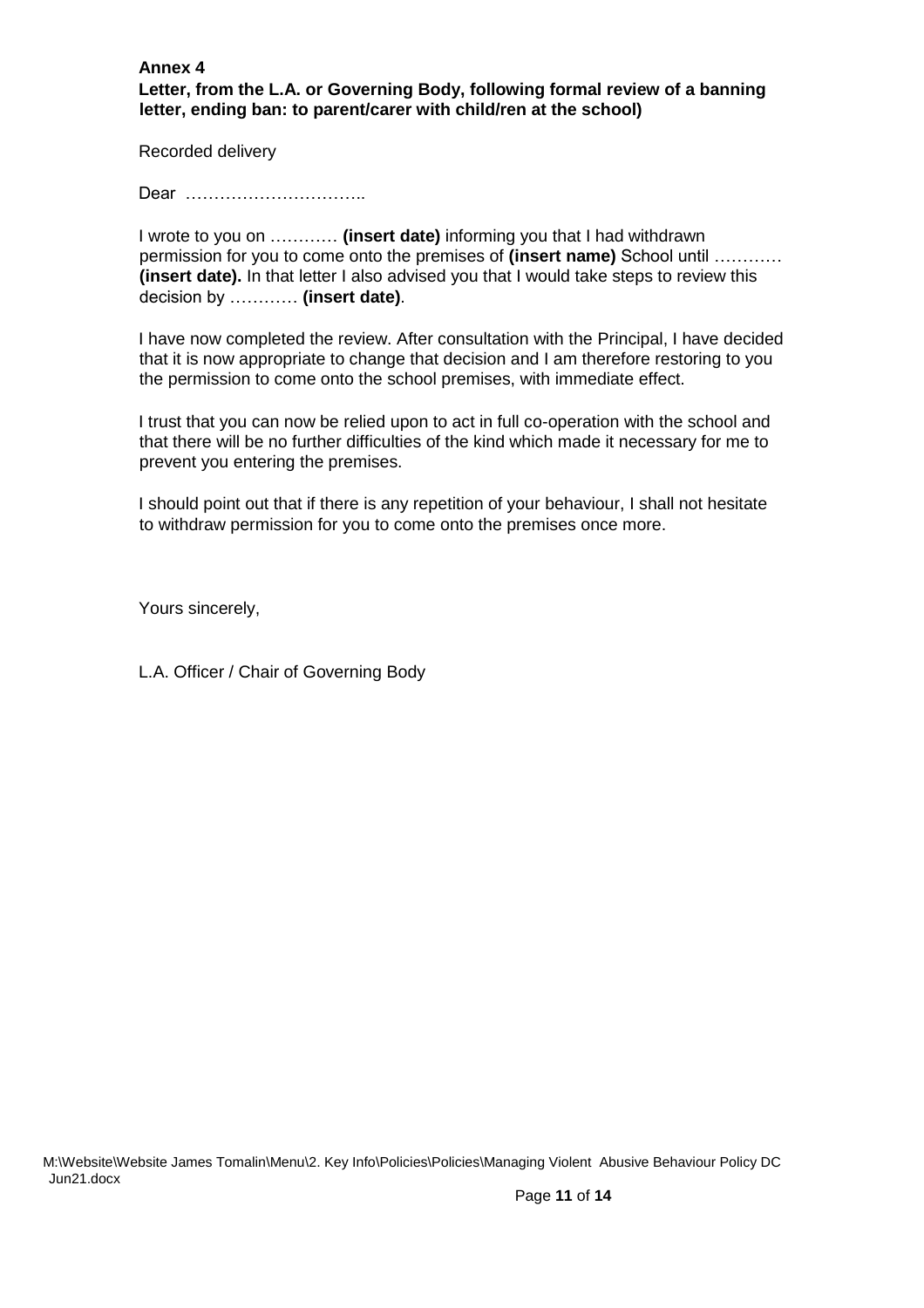#### **Annex 5 Legal remedies, for violence or abuse against members of a school community**

As well as invoking section 547 of the Education Act 1996, the following two vehicles may be used by an L.A. on a school's behalf.

#### **Section 222 Local Government Act 1972**

Section 222 empowers a local authority to prosecute or defend proceedings where it is considered expedient for promoting or protecting the interests of those living in its area. It would potentially allow the local authority to prosecute an abusive parent under one of the other options mentioned here or, alternatively, to bring civil proceedings against the parent.

#### **Anti-social behaviour orders (ASBOs) (under review)**

Anti-social behaviour orders are imposed under the Crime and Disorder Act 1998.

An anti-social behaviour order can be sought by the local authority or chief officer of police and can be made in respect of anyone aged 10 or over who has acted in an anti-social manner (a manner which caused or is likely to cause harassment, alarm or distress) and an ASBO is necessary to protect others in the same area from repetition of similar behaviour.

The order can prohibit the defendant from doing anything described in the order provided those prohibitions are necessary to protect others from anti-social behaviour. ASBOs last for a minimum of two years (but can be discharged sooner with the consent of both parties) and carry a penalty for breach of a fine up to £5,000, a prison sentence of up to six months, or both (if imposed by the magistrates' court), or an unlimited fine, or up to five years imprisonment, or both (if the conviction was in the crown court).

In the circumstances above we would expect L.A.'s or governing bodies to take the lead on taking relevant action under the above legislation as appropriate. The L.A. or governing body has responsibilities as an employer (The Health and Safety at Work Act 1974, sections 2 and 3) to ensure a safe place of work for its staff. School staff have every right to expect that where they wish action to be taken, the L.A. or governing body will do this. L.A.'s or governing bodies should thus ensure that they are familiar with the relevant legislation and their powers under it.

#### **Protection from Harassment Act 1997 (under review)**

This Act is more informally described as anti-stalking legislation, although not only used for that purpose. This action can be taken either through criminal prosecution or a private action for damages in the civil courts. It can be done on behalf of an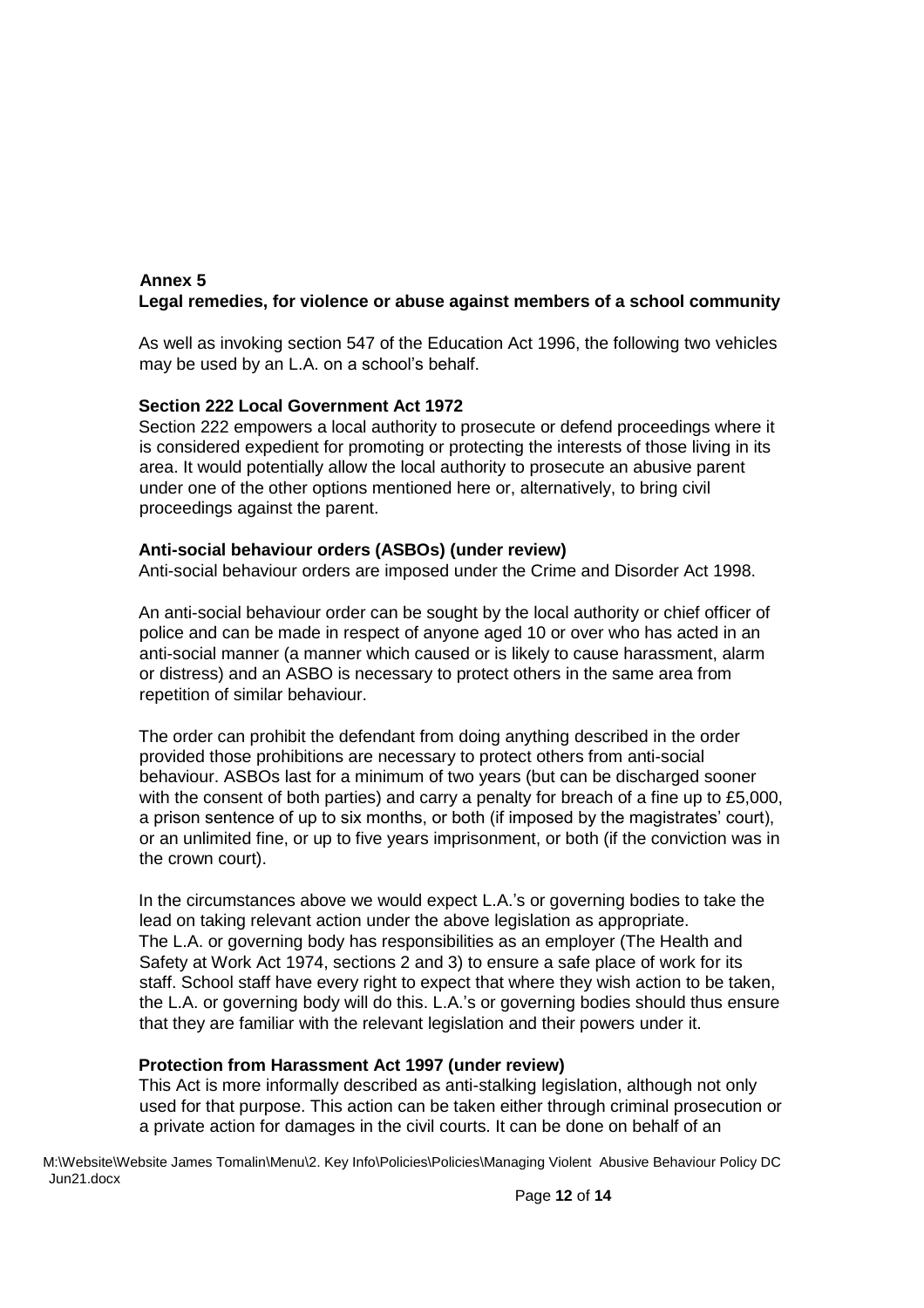individual, or a group (e.g. a group of children or teaching staff). The sanctions include both criminal penalties (fines, imprisonment, or community sentences) and a restraining order, which is a flexible order which prohibits the offender from continuing their offending behaviour. For example, it could prevent a parent from coming within a certain distance of a school, or from making phone calls to the school or a teacher's home. The restraining order can last for as long as the court thinks appropriate.

Section 2 of the Act makes it an offence where someone pursues a course of conduct (on more than two occasions) that amounts to harassment of another, causing alarm or distress. The offence can only be tried in the magistrates' court with a maximum penalty of six months imprisonment, a fine of up to £5,000, or both.

Section 4 creates a more serious offence where people have been put in fear of violence on at least two occasions. It can be tried in the magistrates' court or the crown court. The maximum penalty for the offence is six months imprisonment, a fine up to £5,000, or both, in the magistrates' court. In the crown court, it is five years imprisonment, an unlimited fine or both. Where there is a racial element to either the section 2 or section 4 offence, a higher level of sanction applies under section 32 of the Crime and Disorder Act 1998.

Section 3 of the Act provides for a civil route in relation only to the section 2 and 4 offence. The level of proof is lower for the civil proceedings, as it will be to the civil standard of a balance of probabilities rather than the criminal standard of beyond reasonable doubt. If a restraining injunction is imposed on a defendant under the civil route and the defendant breaches the restraining injunction, proceedings for breach of the order become criminal with the offender liable to up to five years imprisonment.

#### **Injunctions**

These can be granted by a court to ban somebody from school premises. Generally, they are viewed as less flexible and more expensive than alternatives such as a restraining order granted under the Protection from Harassment Act 1997, described above.

#### **Criminal Damage Act 1971**

Under this, if a parent or carer destroys or damages property belonging to the school, or to a teacher, he or she can be prosecuted for causing criminal damage. If the value of the damage is below £5,000, the case is tried in the magistrates' court, where the penalty is a fine up to £2,500 or up to three months imprisonment or both. If the damage is above £5,000, the case can be tried in the magistrates' court or the crown court. The penalty in the magistrates' court is a fine up to £5,000 or not more than six months imprisonment, or both. In the crown court, the penalty is an unlimited fine or ten years imprisonment, or both. Where the criminal damage is committed with an intent to endanger life, the maximum period of imprisonment is life. This includes cases of arson with the same degree of intent. There is a racially aggravated form, which carries higher maximum penalties (Crime and Disorder Act 1998, section 30).

#### **Common Assault**

Where a member of staff is assaulted by a parent or carer and minor injury is caused, the parent or carer may be charged with common assault in accordance with section 39 of the Criminal Justice Act 1988.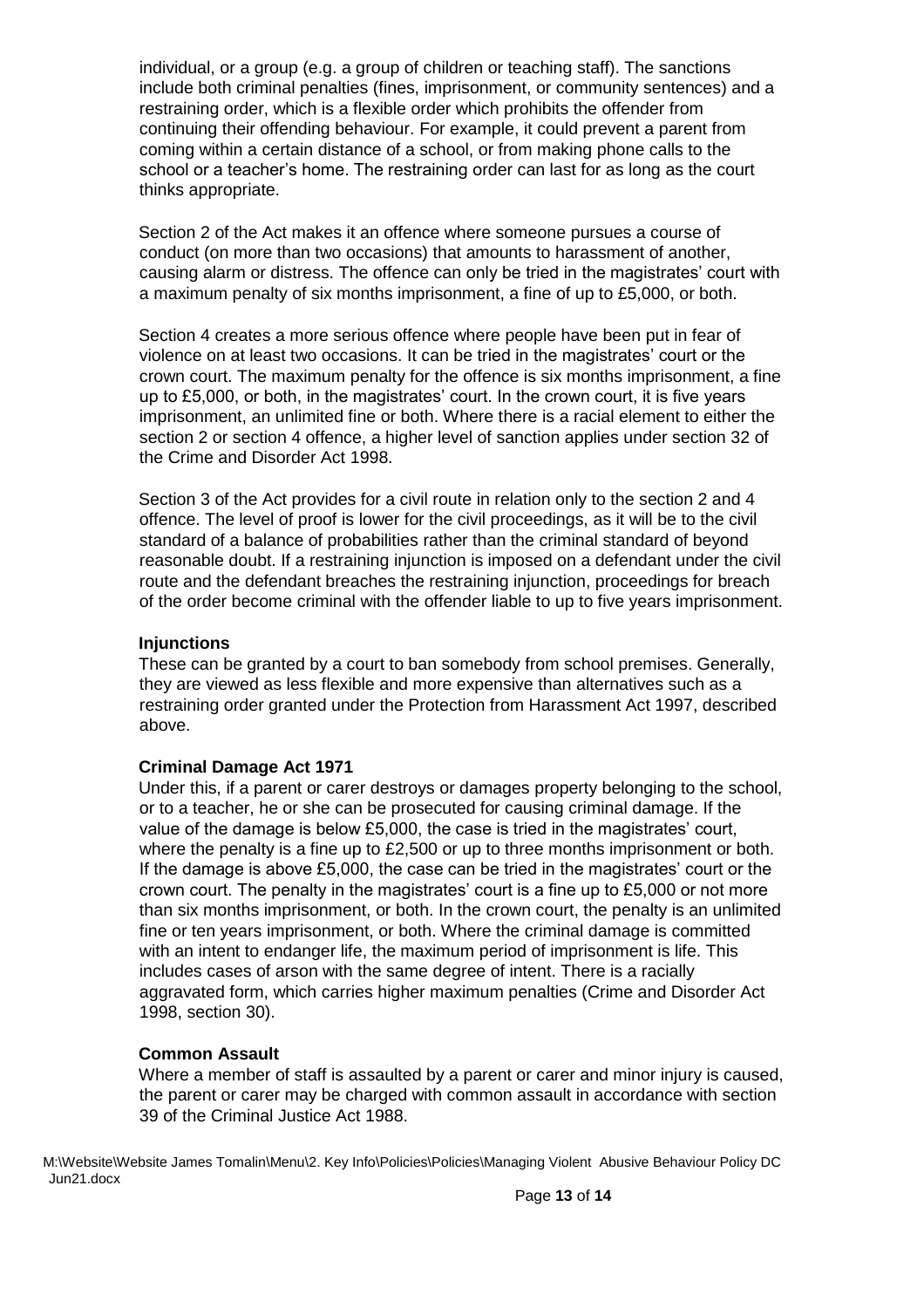This can only be tried in the magistrates' court. Where there is a racial element to the offence, the parent or carer may be charged with the offence of racially aggravated assault contrary to section 29 of the Crime and Disorder Act 1998. This can be tried either in the magistrates' court or the crown court. The maximum penalty for common assault is a fine of up to £5,000, or six months imprisonment, or both. The maximum penalty for racially aggravated assault is six months imprisonment or a fine up to £5,000, or both, in the magistrates' court. In the crown court it is an unlimited fine, or two years imprisonment, or both.

#### **Assault Occasioning Actual Bodily Harm**

Under section 47 of the Offences Against the Persons Act 1861, a parent or carer can be charged with assault occasioning actual bodily harm where more serious injury is caused to a member of staff (such as broken teeth, extensive bruising or cuts requiring medical treatment). Again, there is a racially aggravated form of the offence. The first form is triable either way. In the magistrates' court, the maximum penalty is six months imprisonment, or a fine up to £5,000, or both. In the crown court, the maximum penalty is five years imprisonment. For the racially aggravated offence, the maximum sentence is the same in the magistrates' court. In the crown court, the maximum sentence is seven years, an unlimited fine or both.

#### **Offences under the Public Order Act 1986**

There are four separate relevant offences under this Act. The behaviour that they criminalise has some overlap with the Protection from Harassment Act, but unlike that Act, one incident alone is sufficient to constitute a public order offence. Three of them (sections 5, 4A and 4) are heard within the magistrates' court. Section 5 is the lower level of public disorder where a parent or carer causes a disturbance in or outside the school and causes alarm, harassment or distress.

Section 4A creates an intentional form of this offence.

Section 4 is more serious, where there is a fear or provocation of violence. The maximum sentence for section 5 is a fine up to £1,000. The maximum sentence for section 4 or 4A is a term of imprisonment not exceeding six months or a fine up to £5,000 or both. There is also a racially aggravated version of all three of the above offences, under section 31 of the Crime and Disorder Act 1998, with higher maximum penalties.

Section 3 of the Act, affray, may be tried either in the magistrates' court or the crown court. This offence is committed when a person uses or threatens unlawful violence such as would cause a reasonable person to fear for his safety; the threat cannot be made by the use of words alone. In the magistrates' court, the maximum penalty is six months, a fine up to £5,000, or both. In the crown court, the maximum sentence is three years, an unlimited fine or both.

In the circumstances outlined above, although the L.A. may not have the relevant power to take action itself, it should – as the employer – work with the school to provide staff with full support in ensuring that action will be pursued against an alleged offender, under the above legislation as appropriate.

#### **Criminal Justice Act 1988**

Section 139A of the Act (as amended by the Offensive Weapons Act 1996) makes it an offence to carry an offensive weapon or knife on school premises. Under section 139B a police officer may enter a school and search for a weapon; where one is